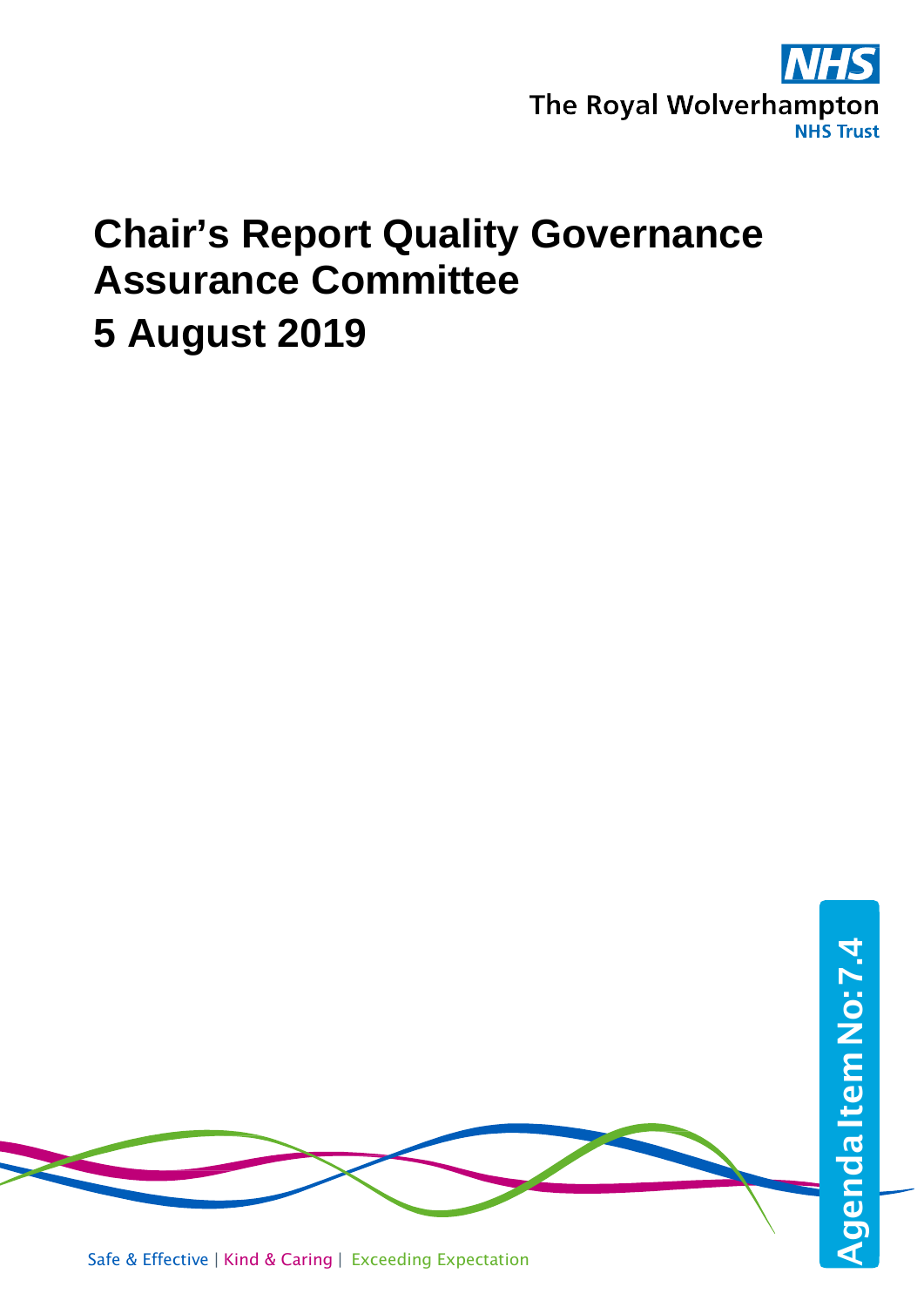### **CHAIRMAN'S SUMMARY REPORT**

*This summary sheet is for completion by the Chair of any committee/group to accompany the minutes required by a trust level committee.*

| <b>Name of Committee/Group:</b>                                                                                                    | Quality Governance Assurance Committee                                                                                                                                                                                                                                                                                                                                                                                                                                                                                                                                                                                                                                                                                                             |
|------------------------------------------------------------------------------------------------------------------------------------|----------------------------------------------------------------------------------------------------------------------------------------------------------------------------------------------------------------------------------------------------------------------------------------------------------------------------------------------------------------------------------------------------------------------------------------------------------------------------------------------------------------------------------------------------------------------------------------------------------------------------------------------------------------------------------------------------------------------------------------------------|
| <b>Report From:</b>                                                                                                                | Rosi Edwards - Chairperson                                                                                                                                                                                                                                                                                                                                                                                                                                                                                                                                                                                                                                                                                                                         |
| Date:                                                                                                                              | <b>July 2019</b>                                                                                                                                                                                                                                                                                                                                                                                                                                                                                                                                                                                                                                                                                                                                   |
| <b>Action Required by receiving</b><br>committee/group:                                                                            | $\sqrt{\overline{F}}$ For Information<br>□ Decision<br>$\Box$ Other                                                                                                                                                                                                                                                                                                                                                                                                                                                                                                                                                                                                                                                                                |
|                                                                                                                                    |                                                                                                                                                                                                                                                                                                                                                                                                                                                                                                                                                                                                                                                                                                                                                    |
| <b>Aims of Committee:</b><br>Bullet point aims of the reporting<br>committee (from Terms of<br>Reference)                          | To review and oversee the management of risk across the Trust.                                                                                                                                                                                                                                                                                                                                                                                                                                                                                                                                                                                                                                                                                     |
| Drivers:<br>Are there any links with Care Quality<br>Commission/Health &<br>Safety/NHSLA/Trust Policy/Patient<br>Experience etc.   | To receive reports, reviewing and ensuring compliance with national,<br>regional and local standards to ensure high quality service provision<br>and to ensure compliance with regulatory authorities.                                                                                                                                                                                                                                                                                                                                                                                                                                                                                                                                             |
| <b>Main Discussion/Action Points:</b>                                                                                              | <b>QGAC Chair's report July 2019</b>                                                                                                                                                                                                                                                                                                                                                                                                                                                                                                                                                                                                                                                                                                               |
| Bullet point the main areas of<br>discussion<br>held<br>the<br>at<br>which<br>committee/group<br>meeting<br>need to be highlighted | <b>Advise</b><br><b>BAF</b><br>QGAC received the BAF report and noted and accepted the updates<br>to the two risks it oversees                                                                                                                                                                                                                                                                                                                                                                                                                                                                                                                                                                                                                     |
|                                                                                                                                    | SR12 mortality: Dr Odum and K Wilshere to meet and update further.<br>SR 13 cancer: updated extensively. The Intensive Support team have<br>finished their work, but they will be returning to the trust in December<br>2019 and January 2020 to see if changes have been embedded.                                                                                                                                                                                                                                                                                                                                                                                                                                                                |
|                                                                                                                                    | <b>Assurance</b><br>Continuous Quality Improvement Q1 update report<br>QGAC received this report for information. The report gave an update<br>on the CQI programme since it began in April 2019, including the<br>development of the priorities for the team, practitioner training<br>programme and an update on GIRFT. It included the gap analysis<br>against the CQC criteria for assessing the approach to quality<br>improvement in provider organisations.<br>All national reporting and action plans for GIRFT have been<br>completed and submitted. Three GIRFT visits are planned for the next<br>quarter. Quality Service Improvement and Redesign (QSIR) training<br>has been completed by all members of the team. Final assessments |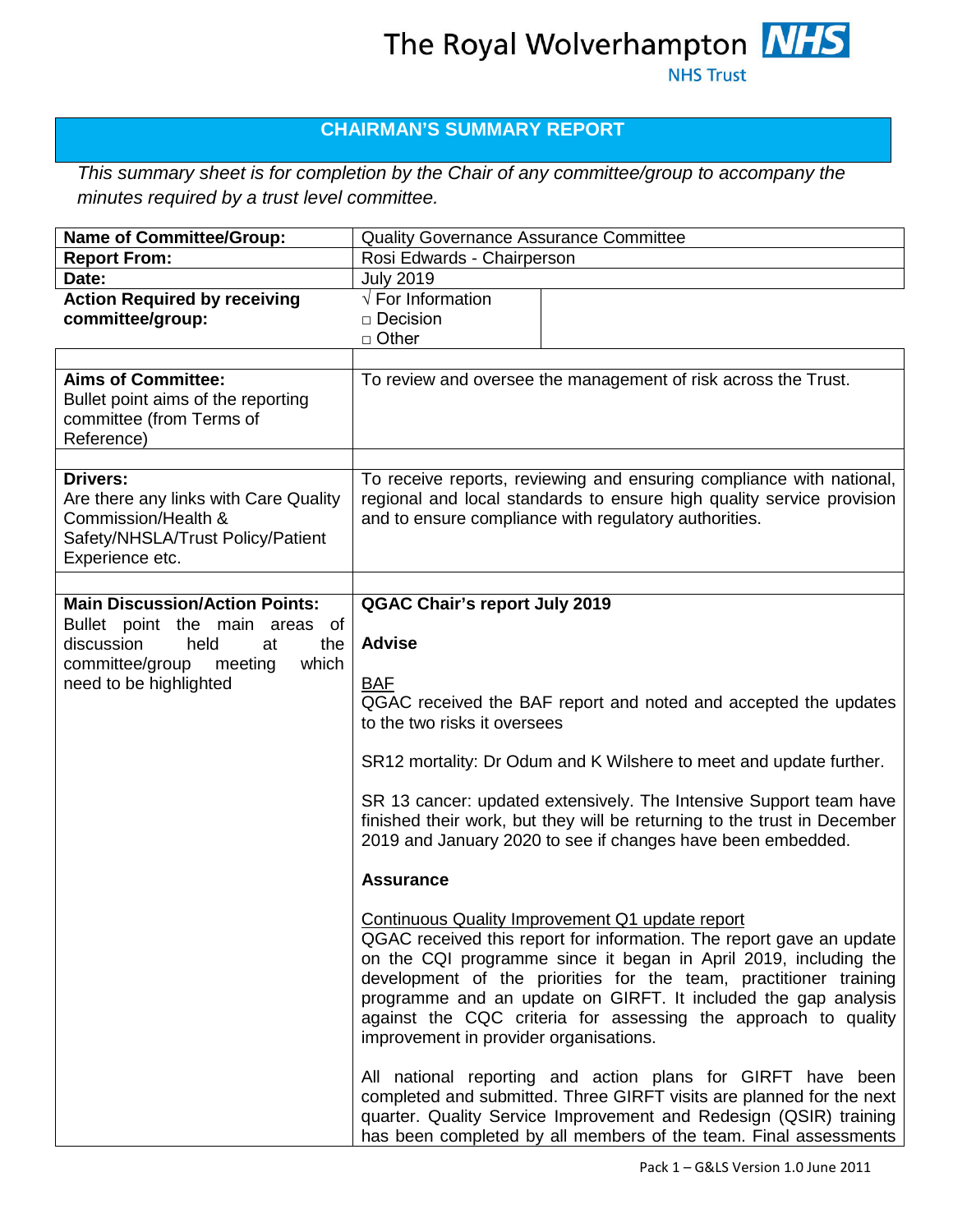# The Royal Wolverhampton **NHS**

| take place in October. On successful completion the Trust will become<br>a recognised teaching facility for the QSIR programme.<br>The CQI work programme is being developed alongside the Divisions.<br>Major projects supporting mortality and patient flow are already<br>underway.<br>A significant programme of CQI training is being developed to cover<br>all levels and areas of the trust. This will require operational support to<br>ensure attendance.                                                                                                                                                                                                                                                                                                                                                                                                           |
|------------------------------------------------------------------------------------------------------------------------------------------------------------------------------------------------------------------------------------------------------------------------------------------------------------------------------------------------------------------------------------------------------------------------------------------------------------------------------------------------------------------------------------------------------------------------------------------------------------------------------------------------------------------------------------------------------------------------------------------------------------------------------------------------------------------------------------------------------------------------------|
|                                                                                                                                                                                                                                                                                                                                                                                                                                                                                                                                                                                                                                                                                                                                                                                                                                                                              |
|                                                                                                                                                                                                                                                                                                                                                                                                                                                                                                                                                                                                                                                                                                                                                                                                                                                                              |
|                                                                                                                                                                                                                                                                                                                                                                                                                                                                                                                                                                                                                                                                                                                                                                                                                                                                              |
| The team has been to Nottingham who have 6 years' experience of<br>CQI. They had benefitted from involving patients more in quality<br>improvements.                                                                                                                                                                                                                                                                                                                                                                                                                                                                                                                                                                                                                                                                                                                         |
| QGAC liked the report format, were pleased to see the involvement of<br>the team in key areas of improvement for the trust - sepsis, falls,<br>patient flows, end of life care - and agreed that while reporting on<br>these particular issues would come via QSIG and COG, it was good to<br>be informed of the level of involvement of the CQI team through this<br>report.                                                                                                                                                                                                                                                                                                                                                                                                                                                                                                |
| One of the actions, following on from the NHSI presentation on data<br>presentation to the board and the benefits of Statistical Process<br>Control, is for the Company Secretary to review all reports presented<br>to Trust Board to ensure that data is presented in a way which<br>enables an understanding of variation.                                                                                                                                                                                                                                                                                                                                                                                                                                                                                                                                                |
| Pathology Services report to QSIG<br>The Black Country Pathology Services (BCPS) report outlined the<br>Management and Governance structures in place to implement the<br>BCPS integration. Reporting arrangements had been established<br>from partner organisations via an internal quality meeting which then<br>reported into the Division 1<br>management structure. A Risk<br>Management Strategy was to be developed between partner<br>organisation to agree arrangement that would align to Trust processes<br>e.g. risk escalation, incident reporting, audit and compliance reporting.<br>All of the laboratories are accredited with the exception of blood<br>sciences at Walsall Healthcare Trust. A gap analysis is completed<br>and actions are being progressed to secure accreditation for the<br>Walsall Chemistry and Haematology blood science service. |
| <b>Quality Review Visit - QRV: Report to QSIG</b><br>Very positive findings reported following the Quality Review Visit to<br>Nucleus Theatres (3 x good and 2 x outstanding ratings). Many useful<br>recommendations were made to strengthen safety and clinical<br>practice including consideration of comfort breaks for anaesthetists<br>during long cases, clarity of policy for theatre drug cabinets. QGAC<br>asked for more information about how long lists with a single<br>anaesthetist are managed.                                                                                                                                                                                                                                                                                                                                                              |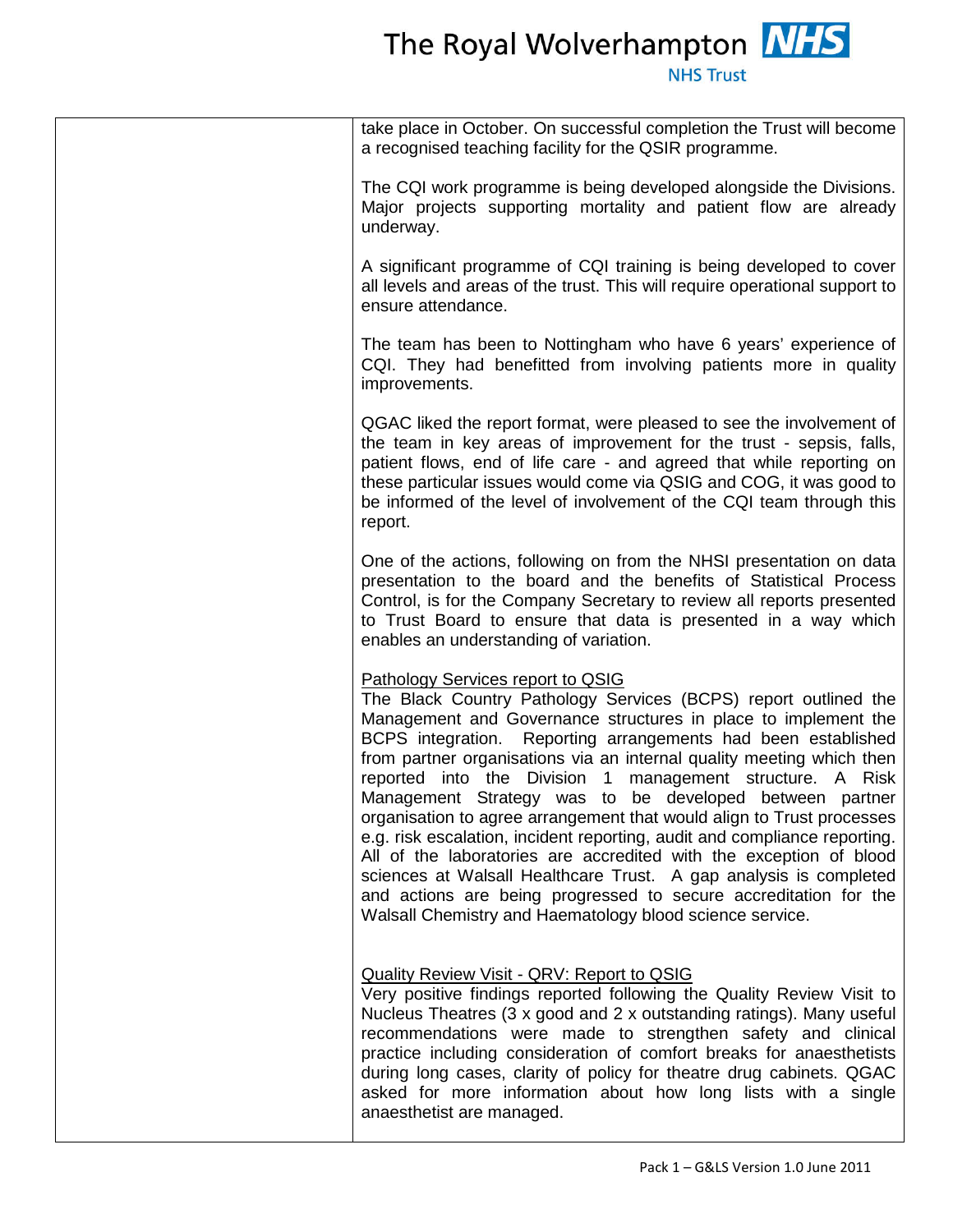The Royal Wolverhampton **NHS** 

**NHS Trust** 

#### **Partial Assurance**

#### Annual Clinical Audit Report

QGAC received this report for information. The overall adjusted audit completion rate was 78% (2017/18 80%) and with national audits removed, a 91% completion rate. Of re-audits, 41% demonstrated an improvement in compliance against standards, 29% remained the same and 30% showed a decline. For any audits with less than full compliance, directorates have to produce an action plan. QGAC asked for more information about the 30% of audits showing a decline: how many of the failures to comply were significant, and how does this figure compare with previous years?

To improve engagement by Clinical Audit leads with the Clinical Audit Group, meetings of this group will include more audit presentations.

#### Information Governance Annual Report

QGAC received this report for information. The Board has already been informed about the outcome of the 2018/9 submission - that we achieved 96 of the 100 mandatory requirements in the Trust, and all 52 of the requirements for GP practices. QGAC were told about progress with the action plan on the four areas where standards were declared not met. For 2019/20, the trust has to meet 116 mandatory evidence items, 50% of which are different from last year. For GPs, the mandatory requirements have reduced to 42 but these also are different.

#### Learning from Deaths Update Report

QGAC received this report for information. The national SHMI dataset shows the most recent score for RWT to be 119 (March 2018-Feb 2019) a slight improvement on recent scores. The trust remains an outlier. The dataset will be monitored for a consistent change in trend. The report shows an improvement in sepsis performance against clinical pathways in ED. ED is working alongside the CQI team to identify the reasons for variability with the intention to trial change using PDSA methodology. A dashboard of metrics has been developed which will be used to monitor progress.

The Trust is beginning to see improvement in coding depth in the significant area of Charlson co-morbidity scores. Three education sessions with senior clinical staff have been delivered with a fourth planned for the end of July. Two coding policies are crucial to this: one is in place, and concerns the capture of pre-existing co-morbidities; another is in development and includes ensuring the correct diagnosis of a condition which would have existed at the time of admission and is determined subsequently is recorded. This policy will be developed from work done by PwC, and a form of words is awaited from them. The policy will then be signed off corporately.

Mortality reviewers have started in post and it is expected that outstanding SRJ2s will be completed next month.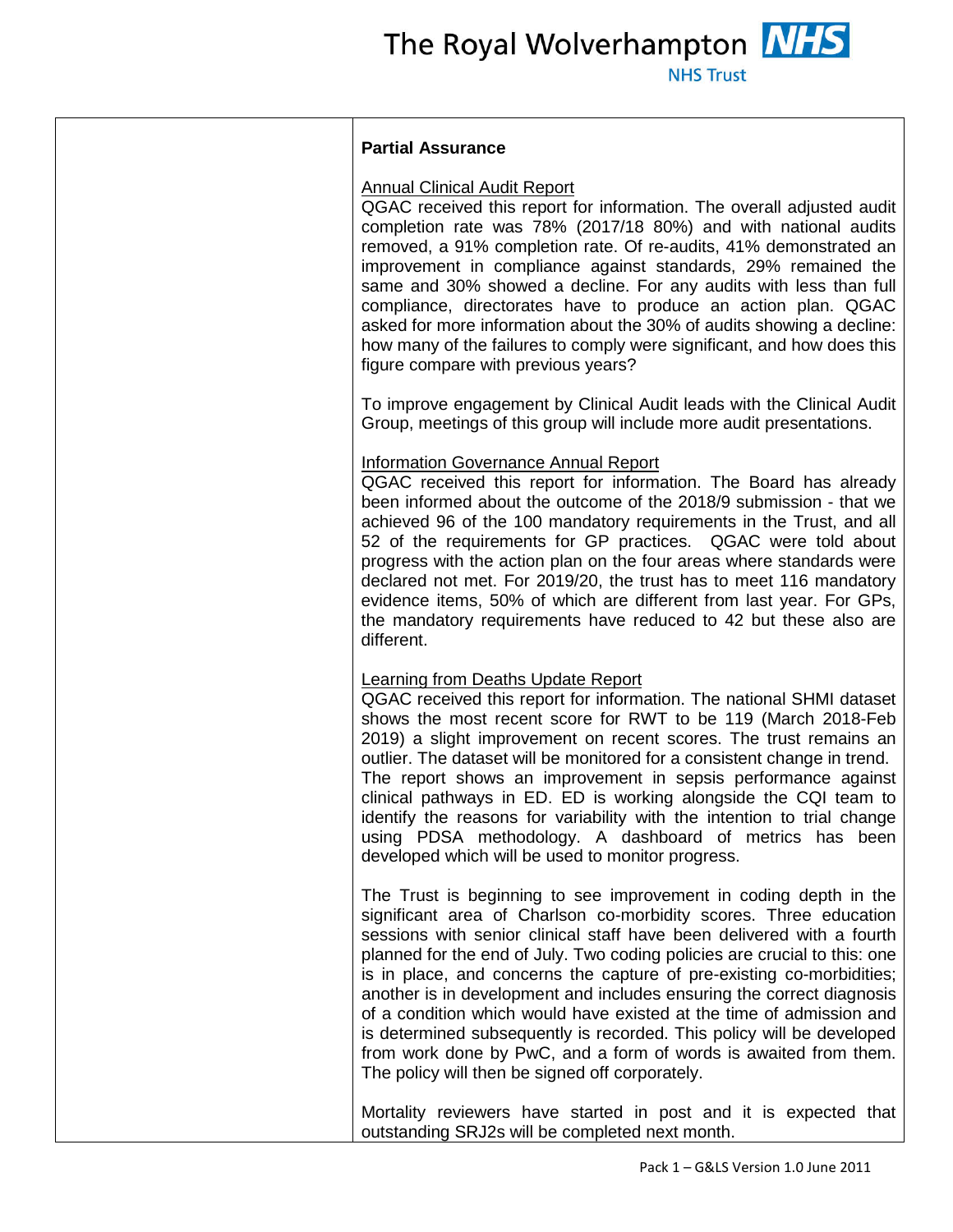| WMQRS Care of the Critically III & Injured Child Quality Review -<br>September 2018 Report to COG                                                                                                                                                                                                                                                              |
|----------------------------------------------------------------------------------------------------------------------------------------------------------------------------------------------------------------------------------------------------------------------------------------------------------------------------------------------------------------|
| A summary of the WMQRS review was provided to COG. Important<br>issues were as follows:                                                                                                                                                                                                                                                                        |
| Non-compliance for PLS (Paediatric Life Support) and EPALS<br>(Emergency Paediatric Advanced Life Support) in the Emergency<br>department. An action plan to have all relevant staff trained is<br>currently in progress. The due date for completion was the 31st March<br>2020 and COG requested this date to be brought forward.                            |
| Lack of indemnity insurance for RWT staff to undertake time-critical<br>transfers for children has now been resolved.                                                                                                                                                                                                                                          |
| Periodic non availability of reporting for MRI scans and sometimes CT<br>scans at weekends and holidays remains an issue.                                                                                                                                                                                                                                      |
| A business case for the provision of four level 2 high dependency<br>paediatric beds has been prepared and the West Midlands Paediatric<br>Critical Care Network have submitted a report supporting the Trusts<br>capability to provide this level of care, to the specialist commissioners.<br>A response is currently awaited.                               |
| Overall the report was received positively.                                                                                                                                                                                                                                                                                                                    |
| NCEPOD: Each and Every Need report to COG                                                                                                                                                                                                                                                                                                                      |
| The above report is a review of the quality of care provided to patients<br>aged 0-25 years old with chronic neuro disability, including cerebral<br>palsies. The report highlights the requirements needed to care for and<br>manage this patient population and there are 35 recommendations for<br>NHS organisations to consider and become compliant with. |
| RWT has variable compliance with these recommendations, and one<br>major issue nationwide is the capture of patients with neuro disability<br>and classification of the severity is very imprecise using the current<br>coding system and does not allow disability to be accurately quantified<br>on a population/Trust basis.                                |
| This is an important area for the Trust to focus on and the actions<br>presented against each of the recommendations will need to be taken<br>forward with the respective groups. This is a complex area which may<br>require involvement of the CQI team.                                                                                                     |
| No assurance                                                                                                                                                                                                                                                                                                                                                   |
| <b>Cancer</b><br>Breast cancer: two week wait breast symptomatic: the standard was                                                                                                                                                                                                                                                                             |